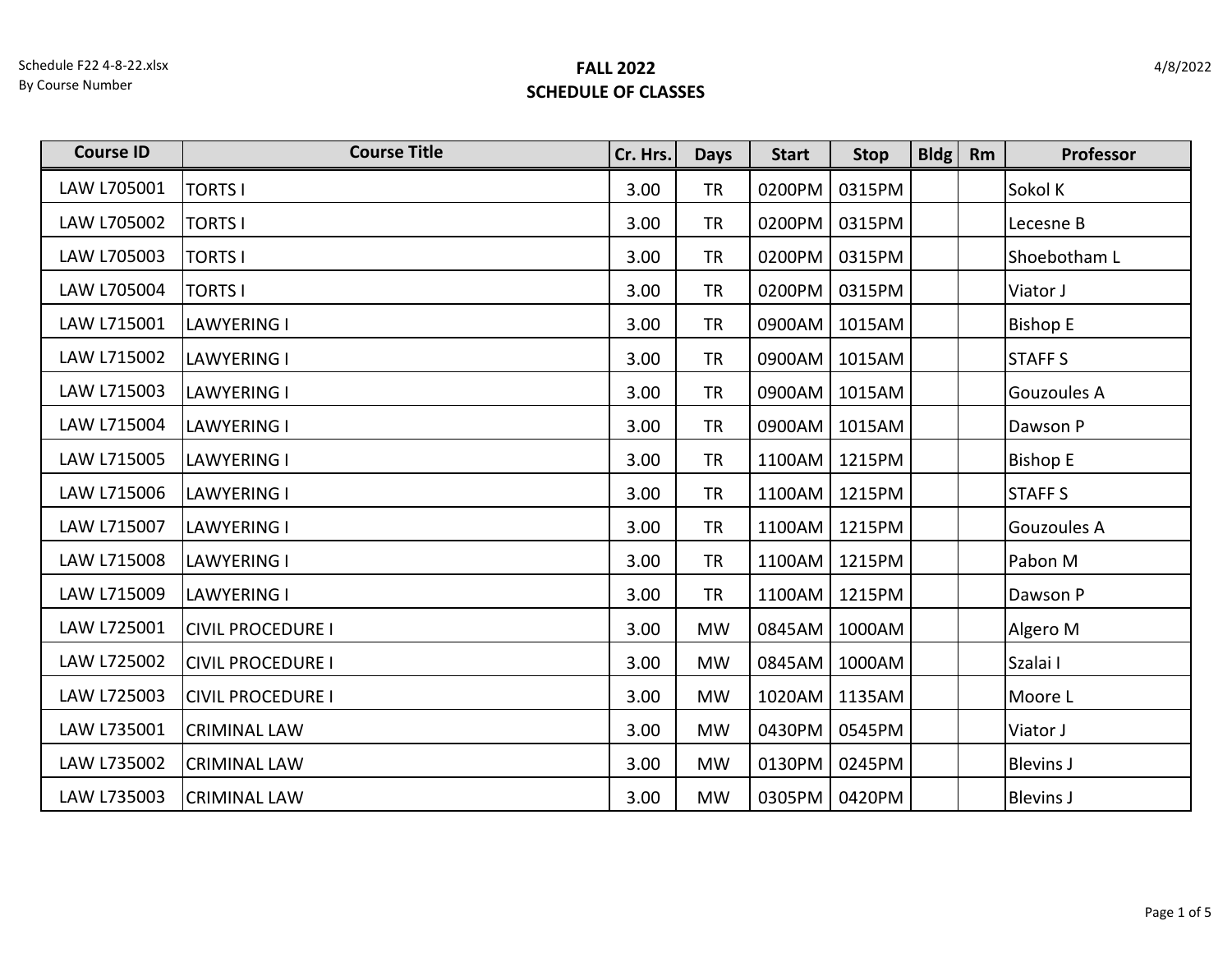| <b>Course ID</b> | <b>Course Title</b>                            | Cr. Hrs. | <b>Days</b>  | <b>Start</b> | <b>Stop</b>   | <b>Bldg</b> | Rm | Professor          |
|------------------|------------------------------------------------|----------|--------------|--------------|---------------|-------------|----|--------------------|
| LAW L750001      | <b>CONSTITUTIONAL LAW</b>                      | 4.00     | <b>MW</b>    | 1020AM       | 1210PM        |             |    | Medina M           |
| LAW L750002      | <b>CONSTITUTIONAL LAW</b>                      | 4.00     | <b>TR</b>    | 1030AM       | 1220PM        |             |    | Moore L            |
| LAW L750051      | <b>CONSTITUTIONAL LAW</b>                      | 4.00     | <b>TR</b>    | 0530PM       | 0715PM        |             |    | <b>STAFFS</b>      |
| LAW L760001      | <b>EVIDENCE</b>                                | 3.00     | <b>MW</b>    | 0130PM       | 0245PM        |             |    | Leonhard C         |
| LAW L760002      | <b>EVIDENCE</b>                                | 3.00     | <b>MW</b>    | 0305PM       | 0420PM        |             |    | Leonhard C         |
| LAW L760003      | <b>EVIDENCE</b>                                | 3.00     | <b>TR</b>    | 0900AM       | 1015AM        |             |    | <b>STAFF S</b>     |
| LAW L800001      | <b>HEALTH CARE PRIVACY</b>                     | 3.00     | <b>MW</b>    | 0845AM       | 1000AM        |             |    | Koppel A           |
| LAW L801001      | INTELLECTUAL PROPERTY LAW                      | 3.00     | <b>MW</b>    | 1020AM       | 1135AM        |             |    | <b>Blevins J</b>   |
| LAW L807001      | <b>INTRODUCTION TO HEALTH LAW</b>              | 3.00     | <b>MW</b>    | 0430PM       | 0545PM        |             |    | Haynes D / Meyer C |
| LAW L808001      | <b>SECURITIES REGULATION</b>                   | 2.00     | $\mathsf{T}$ | 0800AM       | 0950AM        |             |    | Najder K           |
| LAW L817051      | <b>MEDIATION &amp; ARBITRATION</b>             | 3.00     | <b>TR</b>    | 0725PM       | 0840PM        |             |    | Clement D          |
| LAW L818001      | <b>LABOR LAW</b>                               | 3.00     | <b>MW</b>    | 0305PM       | 0420PM        |             |    | Mott <sub>N</sub>  |
| LAW L819051      | CONSTRUCTION INDUSTRY LAW                      | 3.00     | <b>MW</b>    | 0725PM       | 0840PM        |             |    | D'Arcy A           |
| LAW L821001      | <b>COMPUTER LAW</b>                            | 2.00     | $\mathsf{T}$ | 0400PM       | 0550PM        |             |    | <b>Reuter B</b>    |
| LAW L822051      | <b>BIOETHICS AND THE LAW SEMINAR</b>           | 3.00     | <b>MW</b>    | 0600PM       | 0715PM        |             |    | LeBlanc A          |
| LAW L828W01      | TRADEMARK, TRADE NAME & UNFAIR (online synch.) | 3.00     | <b>MW</b>    | 0430PM       | 0545PM online |             |    | Areaux R           |
| LAW L836001      | <b>REAL ESTATE TRANSACTIONS</b>                | 3.00     | <b>TR</b>    | 0200PM       | 0315PM        |             |    | <b>Crusto M</b>    |
| LAW L837001      | PROPERTY & LAND USE SEMINAR: LAND USE          | 2.00     | T.           | 1030AM       | 1220PM        |             |    | Villavaso S        |
| LAW L837002      | PROP. SEM: PROPERTY, LAND USE & JUSTICE        | 3.00     | <b>MW</b>    | 0130PM       | 0245PM        |             |    | Lovett J           |
| LAW L840001      | <b>EMPLOYMENT LAW</b>                          | 3.00     | <b>TR</b>    | 0200PM       | 0315PM        |             |    | Senn C             |
| LAW L843001      | CONTRACT DRAFTING                              | 3.00     | <b>TR</b>    | 0330PM       | 0445PM        |             |    | Drury L            |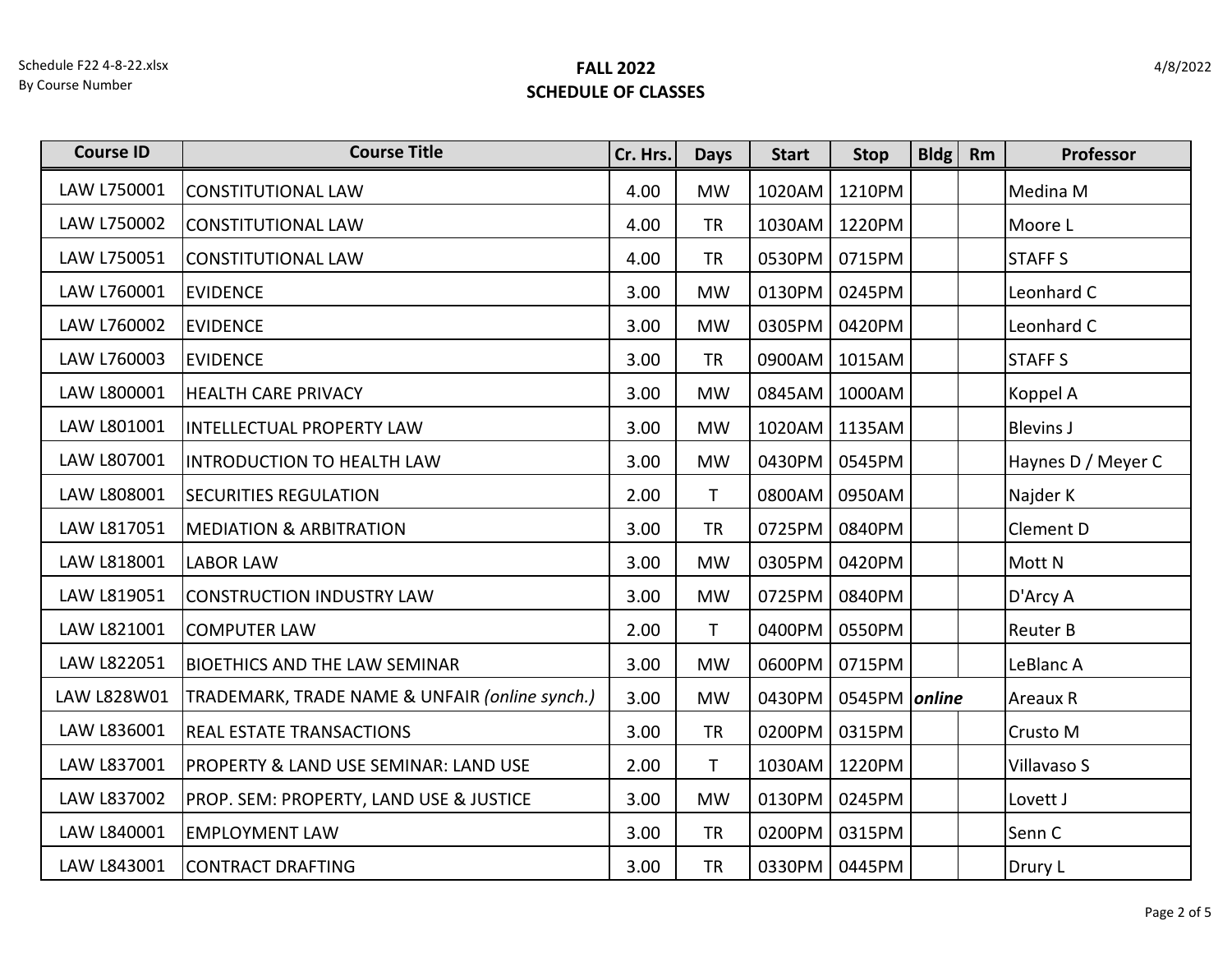| <b>Course ID</b>   | <b>Course Title</b>                                   | Cr. Hrs. | <b>Days</b>  | <b>Start</b>    | <b>Stop</b>            | <b>Bldg</b> | Rm | Professor              |
|--------------------|-------------------------------------------------------|----------|--------------|-----------------|------------------------|-------------|----|------------------------|
| LAW L849001        | <b>PATENT LAW</b>                                     | 2.00     | M            | 1145AM          | 0125PM                 |             |    | Carbo M                |
| LAW L850051        | <b>COPYRIGHT LAW</b>                                  | 3.00     | <b>TR</b>    | 0600PM          | 0715PM                 |             |    | <b>Bullock S</b>       |
| LAW L854051        | <b>INSURANCE LAW</b>                                  | 3.00     | <b>TR</b>    | 0600PM          | 0715PM                 |             |    | <b>Brettner J</b>      |
| LAW L858001        | <b>ENVIRONMENTAL LAW</b>                              | 3.00     | <b>MW</b>    | 0305PM          | 0420PM                 |             |    | Verchick R             |
| LAW L862051        | CRIMINAL LAW SEMINAR: DEATH PENALTY                   | 2.00     | W            | 0530PM          | 0715PM                 |             |    | Farris S / Navalance E |
| LAW L864051        | <b>ADMIRALTY I</b>                                    | 3.00     | <b>MW</b>    | 0600PM          | 0715PM                 |             |    | Wise B                 |
| LAW L867001        | <b>BUSINESS PLANNING</b>                              | 2.00     | $\mathsf{R}$ | 0830AM          | 1020AM                 |             |    | Drury L                |
| LAW L867002        | <b>BUSINESS PLANNING</b>                              | 2.00     | R            | 0830AM          | 1020AM                 |             |    | Naccari K              |
| LAW L868001        | <b>WORKERS' COMPENSATION</b>                          | 2.00     | W            | 0430PM          | 0620PM                 |             |    | <b>Whiteley F</b>      |
| LAW L872051        | <b>FEDERAL INCOME TAXATION OF CORPORATIONS</b>        | 2.00     | T.           | 0530PM          | 0715PM                 |             |    | Salzer D               |
| LAW L877001        | CONSTITUTIONAL LAW SEM: INCARCERATION                 | 2.00     | T.           | 0330PM          | 0520PM                 |             |    | Armstrong / Kumar      |
| LAW L878001        | <b>INTERNATIONAL LAW</b>                              | 3.00     | <b>TR</b>    | 0900AM          | 1015AM                 |             |    | Hugg P                 |
| LAW L879001        | ADMIRALTY SEM: INTRO TO INT'L LAW OF THE SEA          | 1.00     | $\mathsf{R}$ | 0100PM          | 0150PM                 |             |    | Crais A                |
| LAW L879002        | <b>ADMIRALTY SEM: PRACTICE &amp; PROCEDURE</b>        | 3.00     | <b>MW</b>    | 0305PM          | 0420PM                 |             |    | Crais A                |
| <b>LAW L886051</b> | ENV. LAW SEM.: LAW & THE CLIMATE CRISIS               | 2.00     |              | ***CANCELLED*** |                        |             |    | Sokol K                |
| LAW L886052        | <b>ENV. LAW SEM.: ENVIRO. ENFORCEMENT</b>             | 2.00     | M            | 0530PM          | 0715PM $\omega$ Tulane |             |    | Millan S               |
| LAW L896001        | <b>PROF. SEM.: ARBITRATION LAW AND PRACTICE</b>       | 3.00     | <b>MW</b>    | 1155AM          | 0110PM                 |             |    | Szalai I               |
| LAW L896002        | <b>PROF. SEM.: LEGIS. PROCESS - POLICY AND ETHICS</b> | 2.00     | $\mathsf{R}$ | 1030AM          | 1220PM                 |             |    | Montelaro J / Leger W  |
| LAW L896003        | PROF. SEM.: BANKRUPTCY AND SOCIETY                    | 1.00     | W            |                 | 0900AM   0950AM        |             |    | Gouzoules A            |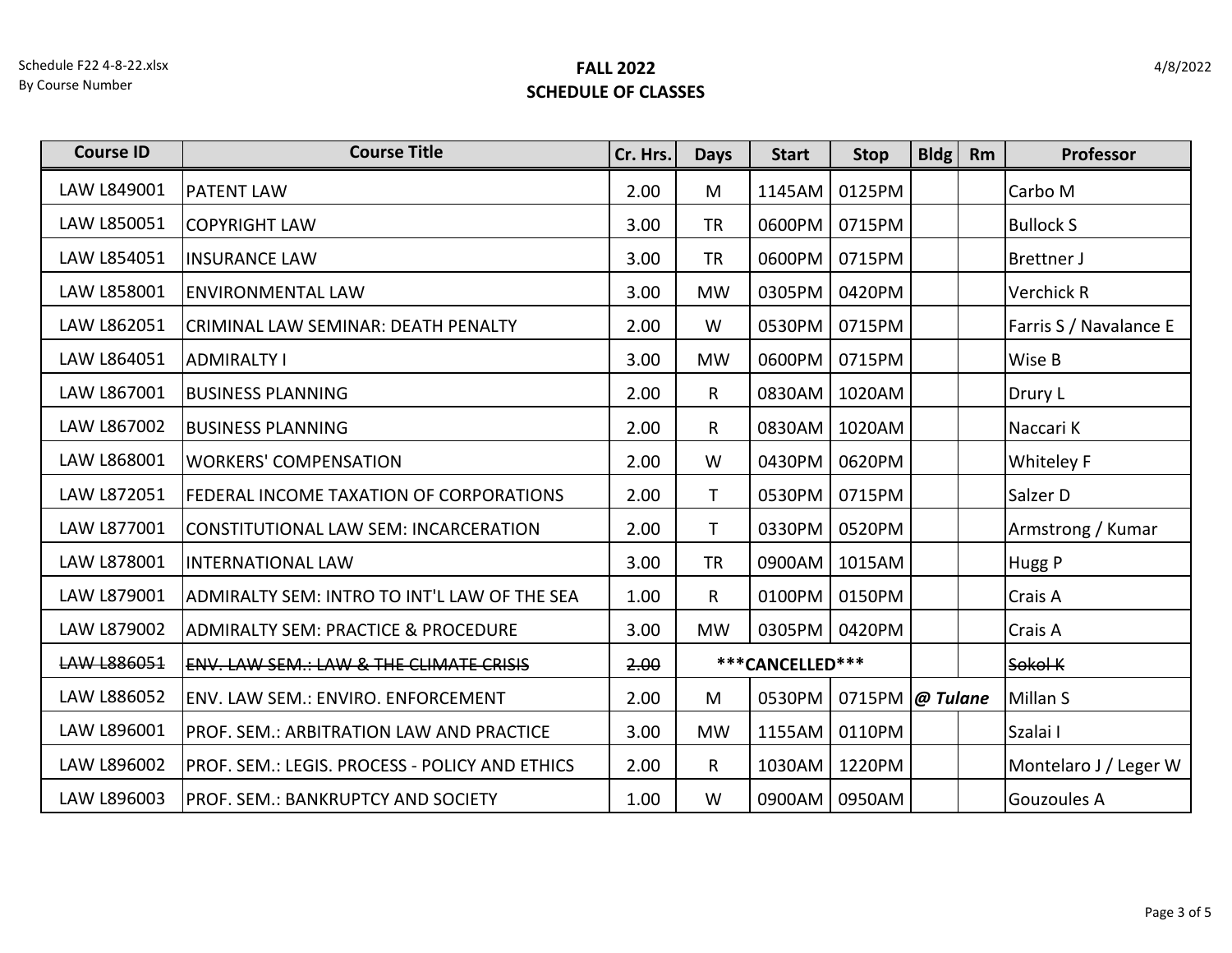| <b>Course ID</b> | <b>Course Title</b>                                   | Cr. Hrs. | <b>Days</b>  | <b>Start</b> | <b>Stop</b> | <b>Bldg</b> | Rm | Professor          |
|------------------|-------------------------------------------------------|----------|--------------|--------------|-------------|-------------|----|--------------------|
| LAW L897001      | <b>CLINICAL SEM: FAMILY LAW</b>                       | 5.00     | R            | 0330PM       | 0520PM      |             |    | <b>Buchert C</b>   |
| LAW L897002      | CLINICAL SEM: CHILDRENS' RIGHTS                       | 5.00     | $\mathsf{R}$ | 0330PM       | 0520PM      |             |    | Fernandez R        |
| LAW L897003      | CLINICAL SEM: WORKPLACE JUSTICE                       | 5.00     | $\mathsf{R}$ | 0330PM       | 0520PM      |             |    | Molina L           |
| LAW L897004      | <b>CLINICAL SEM: IMMIGRATION</b>                      | 5.00     | R.           | 0330PM       | 0520PM      |             |    | Kusuda H           |
| LAW L897005      | CLINICAL SEM: CRIMINAL PROSECUTION                    | 5.00     | $\mathsf{R}$ | 0330PM       | 0520PM      |             |    | Molaison J         |
| LAW L897006      | <b>CLINICAL SEM: YOUTH JUSTICE</b>                    | 5.00     | $\mathsf{R}$ | 0330PM       | 0520PM      |             |    | Linares H          |
| LAW L897007      | CLINICAL SEM: MISDEMEANOR CLINIC                      | 5.00     | $\mathsf{R}$ | 0330PM       | 0520PM      |             |    | Mitchell J         |
| LAW L897008      | CLINICAL SEM: CRIMINAL DEFENSE                        | 5.00     | $\mathsf{R}$ | 0330PM       | 0520PM      |             |    | Snead D            |
| LAW L900xxx      | <b>ACADEMIC EXTERNSHIP</b>                            | varies   | $\mathsf{R}$ | 0100PM       | 0150PM      |             |    | Finger D           |
| LAW L906001      | <b>ADVANCED LEGAL RESEARCH</b>                        | 3.00     | <b>MW</b>    | 1155AM       | 0110PM      |             |    | <b>Barnes B</b>    |
| LAW L913051      | <b>DISASTER LAW AND POLICY</b>                        | 2.00     | $\mathsf{R}$ | 0530PM       | 0715PM      |             |    | Verchick R         |
| LAW L916001      | <b>DISABILITY AND THE LAW</b>                         | 3.00     | <b>TR</b>    | 1100AM       | 1215PM      |             |    | Tuchinda N         |
| LAW L918051      | LAW & LITERATURE SEM: CONLAW & DYSTOPIAN LIT.         | 2.00     | M            | 0500PM       | 0645PM      |             |    | <b>Harrell A</b>   |
| LAW L923001      | <b>INTERNATIONAL ORGANIZATIONS &amp; INSTITUTIONS</b> | 3.00     | <b>MW</b>    | 1155AM       | 0110PM      |             |    | Puder M            |
| LAW L933001      | <b>ASYLUM AND REFUGEE LAW</b>                         | 3.00     | M            | 0305PM       | 0455PM      |             |    | Medina M           |
| LAW L933001      | <b>ASYLUM AND REFUGEE LAW</b>                         | $--- -$  | W            | 0305PM       | 0355PM      |             |    | Medina M           |
| LAW L937001      | <b>SELECTED TOPICS IN IMMIGRATION</b>                 | 2.00     | $\mathsf{T}$ | 0330PM       | 0520PM      |             |    | Pabon M            |
| LAW L938001      | <b>HEALTH IN IMMIGRATION &amp; CITIZENSHIP LAW</b>    | 1.00     | $\mathsf{T}$ | 0900AM       | 0950AM      |             |    | Medina M / Lopez H |
| LAW L955001      | ADV CONSTITUTIONAL LAW - 14TH AMENDMENT               | 3.00     | <b>MW</b>    | 0130PM       | 0245PM      |             |    | Garda R            |
| LAW L961051      | <b>TRIAL ADVOCACY</b>                                 | 3.00     | M            | 0550PM       | 0715PM      |             |    | Landrieu M         |
| LAW L961051      | <b>TRIAL ADVOCACY</b>                                 | ------   | W            | 0600PM       | 0705PM      |             |    | Landrieu M         |